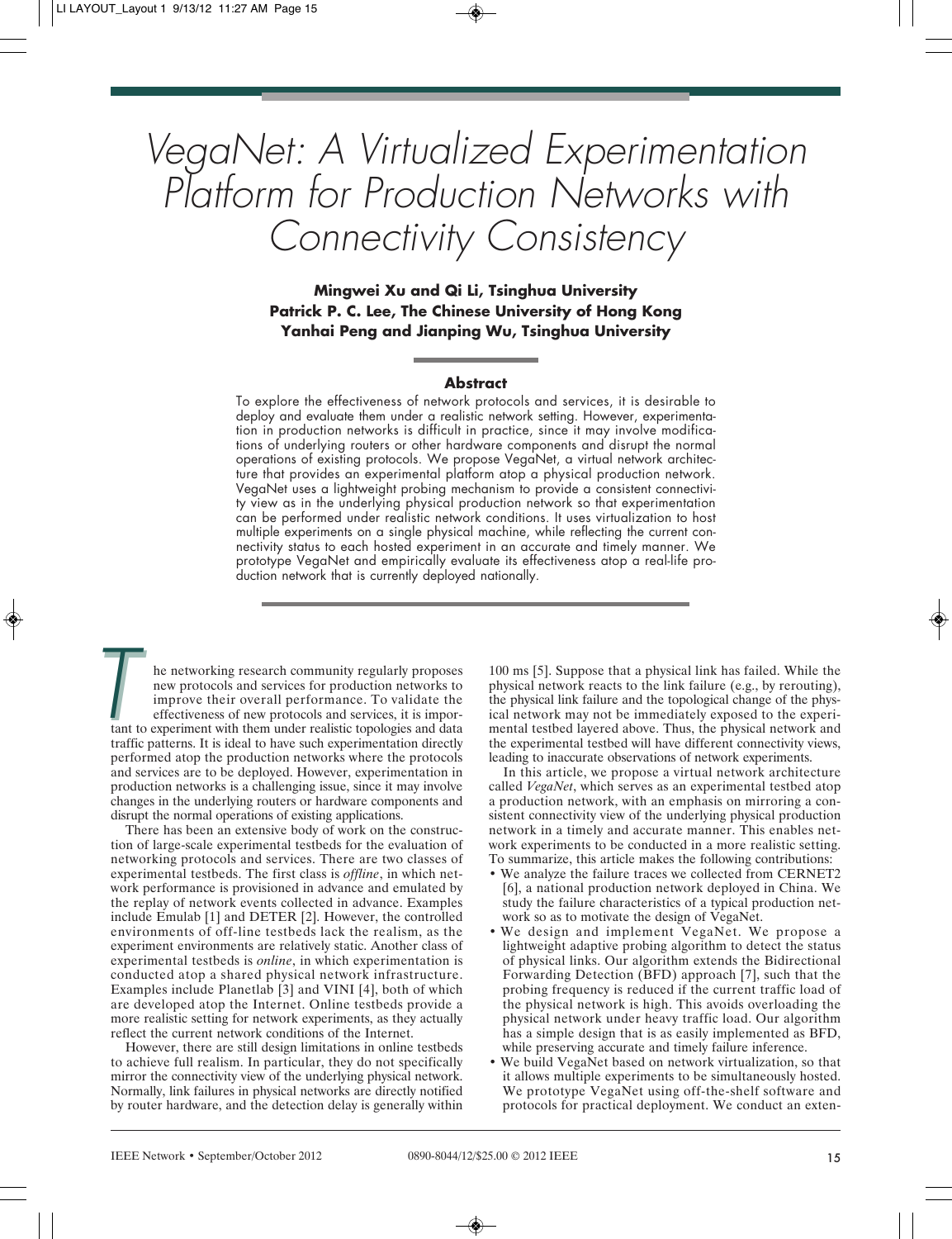

Figure 1. *An example: inconsistency between physical and virtual routes occurs at different stages after network failure occurs: a) stage 1: consistency between physical and virtual routes before failure; b) stage 2: inconsistency between physical and virtual routes after failure detection; c) stage 3: inconsistency between physical and virtual routes after rerouting; d) stage 4: inconsistency between physical and virtual routes after failure recovery.*

sive experimental study to validate the practicality of Vega-Net atop CERNET2. We deploy VegaNet nodes at 12 sites of the CERNET2 backbone. Our experimental results demonstrate that VegaNet can accurately reflect the connectivity status of CERNET2.

## Problem Statement

We start with analyzing the failure traces collected on CER-NET2, a national IPv6 backbone that interconnects more than 200 educational institutions in China. It consists of 25 points of presence (PoPs) that span the whole country. Based on our observations, we motivate the problem of maintaining consistent connectivity views between the virtual and physical networks.

We collected six months of failure events on CERNET2 from August 2010 through January 2011. In the CERNET2 backbone, we deployed eight traceroute servers, each of which generates traceroute probes to all 25 PoPs every 50 ms. Within the six-month span, we observe a total of 12,715 link failures. Among all the 62 links that are covered by our measurements, around 80 percent of them experience at least one failure. The distribution is heavy-tailed, and around 20 percent of the links have at least 1000 failures. All the failures we observed are short-term, and will recover to the normal state afterward. About 13 percent of the failures last for less than 500 ms, and over 96 percent of the failures last for less than 5 s. Thus, link failures are not uncommon, and it is crucial to expose such failures for network experiments in virtual networks.

## Problem of Inconsistency

We are interested in building a virtual network for network experiments atop a production network, such that the virtual network serves as an experimental testbed to reflect the realistic behavior of the underlying network, capturing most (if not all) network events occurring in the network. We observe that most failures are short-term, and it is challenging to capture them. Existing virtual networks (e.g., Emulab [1], PlanetLab [8], and VINI [4]) provide experimental platforms that can address connectivity and resource provisioning. However, to the best of our knowledge, none of the existing virtual networks specifically provides solutions to accurately and quickly capturing the current connectivity status of the physical network. Enabling the virtual network to mirror the physical network connectivity is crucial so that network experiments are conducted under the current data forwarding conditions in the underlying physical network.

Unfortunately, mirroring the physical network connectivity in a virtual network is a nontrivial task. In particular, if the physical network experiences a link failure, then we argue that this can lead to *inconsistent views* in both the virtual and physical networks. To motivate, Fig. 1 shows a small-scale virtual network, in which we attach a virtual router VR*<sup>i</sup>* to a physical router  $R_i$ , where  $i = 1, 2, 3, 4$ . Ideally, the virtual network

should have a consistent view of the connectivity status as in the physical network. Figure 1a illustrates this ideal scenario, in which no link failure occurs. Suppose now that link  $R_1-R_3$  fails. Then there are three scenarios where inconsistency can occur:

- *After failure detection* (Fig. 1b). Both physical routers, R<sub>1</sub> and  $R_3$ , detect the failure of link  $R_1-R_3$  and trigger routing reconvergence. However, virtual routers  $VR_1$  and  $VR_3$  may still treat link  $R_1-R_3$  is intact and will not immediately recompute new routes.
- *After rerouting* (Fig. 1c).  $R_1$  and  $R_3$  reroute and form the route  $R_1-R_2-R_4-R_3$ , with four hops. If  $VR_1$  and  $VR_3$  do not update the routing status immediately, they will treat the route  $VR_1$ – $VR_3$  as directly connected with only one hop.
- *After failure recovery* (Fig. 1d). New routes, such as  $VR_3$ – $VR_4$ , may be formed in the virtual network during the failure of  $R_1-R_3$ . If link  $R_1-R_3$  is recovered,  $R_1$  and  $R_3$ revert to using the original route  $R_1-R_3$  as in Fig. 1a, so the physical route between  $R_3$  and  $R_4$  switches back to  $R_3-R_1-R_2-R_4$ . However,  $VR_3$  and  $VR_4$  may not yet capture this change immediately and still believe  $VR_3-VR_4$  is a one-hop route.

From the above examples, there are at least two inconsistent views between the virtual and physical networks:

- The virtual network cannot quickly capture link failures observed by the physical network.
- The virtual routes and the physical routes have different hop information.

This inconsistency is further complicated by the fact that network failures are prevalent in production networks, and most of the failures are short-term. Thus, the virtual and physical networks can often have inconsistent views.

To maintain the connectivity consistency, a naive approach is to have the physical routers report the up-to-date connectivity status immediately to their attached virtual routers, but this "bottom-up" approach requires re-engineering of the physical routers and is generally infeasible. A more practical approach is to have virtual routers generate frequent probes using *traceroute*. However, traceroute involves a large volume of probes and may overload the physical network. More important, traceroute may be disabled in physical routers, especially in a production network, due to the privacy issue [9]. Therefore, this article aims to address the following question: *How can we develop a virtual network that provides connectivity and resource provisioning for network experiments as in existing platforms [1, 4, 8], while maintaining accurate and timely consistent connectivity views between the virtual and physical networks?*

# Overview of VegaNet

We propose *VegaNet*, a virtual network architecture that provides an experimental platform atop a physical production network. Its main goal is to maintain a consistent connectivity view between the virtual and underlying production networks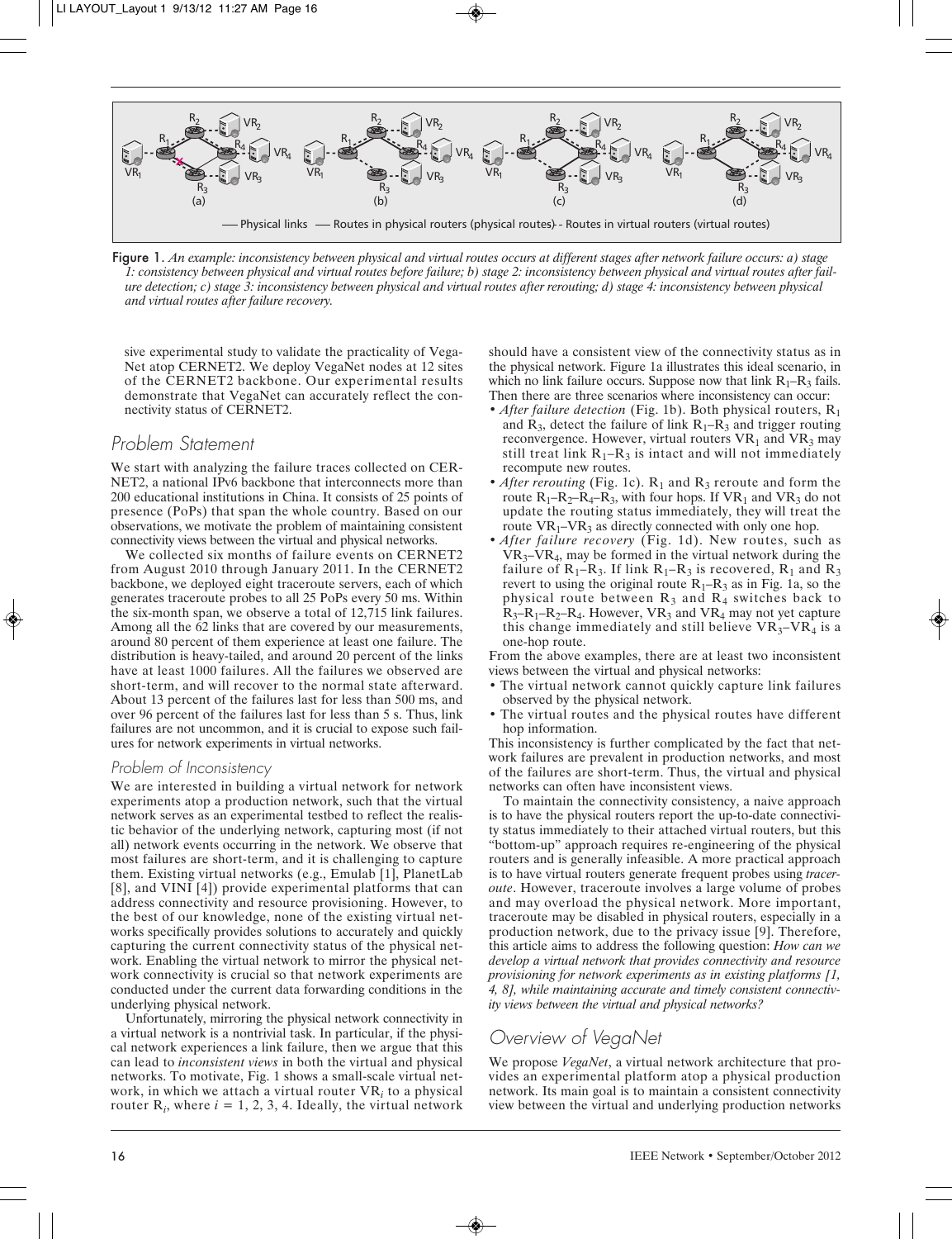

Figure 2. *The architectural view of VegaNet atop a physical network.*

so that network experiments running atop the virtual network are conducted under the realistic data forwarding conditions of the physical network. In this section, we overview the design of VegaNet, and justify the design features achievable by VegaNet.

VegaNet is a network of nodes that can be deployed on regular PCs or servers. Each VegaNet node can be viewed as a software-based *virtual router*. It is based on software implementation and supports the basic routing functionalities as seen in a physical router. It is directly attached to a production router and seeks to maintain the same connectivity view as the production router. In this setting, *virtual* links between two neighboring VegaNet nodes are used to emulate *physical* links between neighboring production routers to which they are attached. To host multiple network experiments, we divide the resources (e.g., CPU, memory) of a VegaNet node into slices, each of which can be independently owned by a network experiment. VegaNet nodes interconnect with each other through tunneling and exchange control information. Note that VegaNet does not require re-implementation of the production routers and hence it will not interfere in the production network operations.

At a high level, a VegaNet node allows different network experiments to have their own routing protocols, network services, and data/control planes. Figure 2 shows an architectural view of VegaNet when it is deployed in a production network. The packets of different new network protocols, such as OpenFlow [10] and DONA [11], can be generated by external users, and multiplexed into VegaNet nodes and their attached physical routers. Packets with different protocols will be encapsulated with new IP packet headers in VegaNet nodes. The destinations of the new packets are set to their neighbor Vega Net nodes according to the corresponding forwarding information base (FIB). Thus, these packets can be delivered between VegaNet nodes by the production routers. Each Veg-

aNet node works like a physical router as it forwards packets over the production network. When the packets reach the destination VegaNet node, they are demultiplexed into the corresponding applications.

At a low level, a VegaNet node provides routing and forwarding separation for different network experiments. Figure 3 shows the internal implementation of a VegaNet node. We divide the routing operations of a VegaNet into different slices for network experiments. We implement a router manager (RM), which is responsible for managing all slices. Each slice has its own control object (CO), which determines the routing policy specifically within the slice (or experiment). Each CO computes the forwarding entries based on its routing policy. The forwarding entries of all COs will then be aggregated in a FIB (flow 1, Fig. 3). There can be multiple FIBs, each of which corresponds to a network protocol with its own address format. For example, DONA and OpenFlow may have their own FIBs. We implement a forwarding object (FO), which manages all FIBs. To forward a packet, the FO looks up the FIB with regard to the network protocol and forwards each packet to the correct network interface. By separating the routing and forwarding functions, the slices do not need to coordinate with each other on how to interact with the low-level (i.e., hardware) network interfaces for packet forwarding, which is now centrally handled by the FO. In addition, inside

the RM, we implement a forwarding detection object (FDO), which is responsible for detecting connectivity changes as indicated in the FIB (flow 2, Fig. 3), and notifying the changes to the COs in different slices so that they can recompute new routes (flow 3, Fig. 3).

VegaNet seeks to achieve the following design features:

- *Flexible and realistic experimentation*: We multiplex traffic with different network protocols into the underlying production network. This multiplexing operation is transparent to the user applications. Aside from the user traffic in Vega Net, the underlying production network also carries the regular traffic within its operation. Such traffic provides a realistic workload pattern for network experiments in Vega Net. The similar design feature has also been addressed in the literature (e.g., VINI [4]).
- *Fair resource allocation*: Resources within a VegaNet node, such as CPU and memory, are exclusively used by specific slices (or COs) [12]. Also, based on the existing performance isolation mechanism for virtualization, we can provide fair resource allocation for different slices.
- *Consistent connectivity views*: In each VegaNet node, we unify all forwarding operations of different slices in the FO, which can then easily capture the connectivity status in the physical network by monitoring whether packets can be successfully forwarded. Thus, each experiment hosted in a VegaNet node can obtain a consistent connectivity view with the physical network.

# Achieving Connectivity Consistency

To achieve connectivity consistency in an accurate and timely manner, we leverage *active probing*, in which each VegaNet node sends probes to its neighbors, and determines immediately if there is any connectivity failure or the failure is recovered. Here, we propose a lightweight adaptive probing algorithm that generates probes based on the current traffic



Figure 3. *The internal implementation of each VegaNet node.*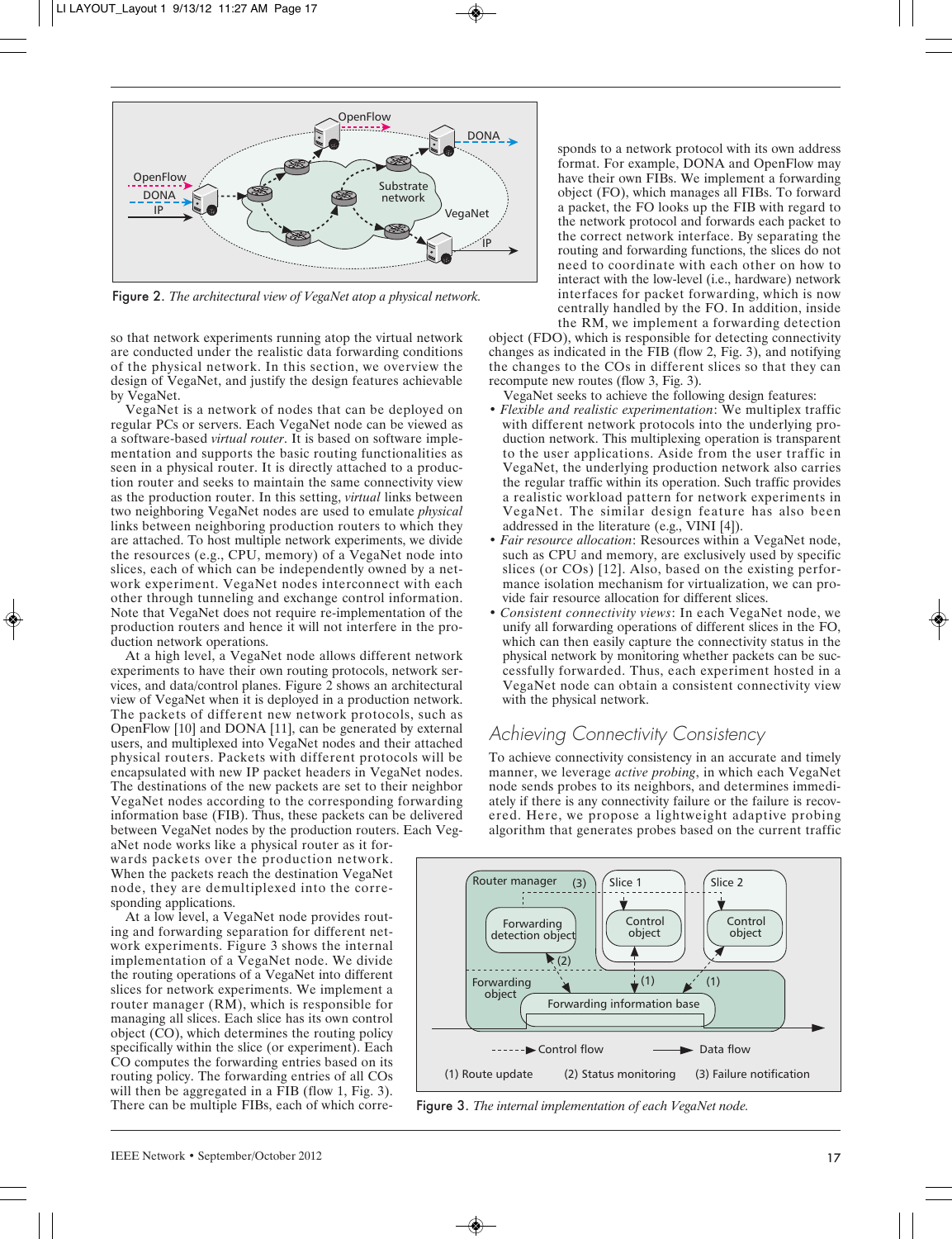conditions. The probing algorithm is implemented in the FDO of each VegaNet node.

## Session Establishment

In VegaNet, each pair of *neighboring* VegaNet nodes will have a *session*, which is used for negotiating control parameters and monitoring connectivity changes in the physical network between the nodes. A session can be viewed as a *virtual link* between the neighboring VegaNet nodes. Here, we maintain sessions by extending the state machine design in BFD [7] in a virtualized network. Although we leverage the basic procedure of BFD for probing, BFD keeps generating probes based on the negotiated probing intervals, without taking into account the current traffic conditions in the data plane. If the data plane is occupied with application traffic, the probes may further overwhelm the network capacity. We adapt the BFD design to account for the current network traffic conditions, as detailed later.

Each BFD session has three states:

- DOWN: the session is torn down
- INIT: the session is to be initiated

• UP: the session is established During session establishment, the pair of neighboring VegaNet nodes (call them  $VR_1$  and  $VR_2$ ) will negotiate two sets of parameters: the *hop count* and the *probing parameters*. For the hop count, its main goal is to maintain the connectivity consistency between  $VR_1$  and  $VR_2$ . The hop count is defined as the number of physical links between two nodes. For example, if the physical routers  $R_1$  and  $R_2$  are directly connected, the hop count is given by 3, which includes links  $VR_1-R_1, R_1-R_2$ , and  $R_2-VR_2$ . We then set the time to live (TTL) field in the IP header of the probing packets to be equal to the hop count (e.g., 3 if  $R_1$  and  $R_2$  are directly connected). The intuition is that if the link between  $R_1$  and  $R_2$  fails and packets are rerouted, the VegaNet

aNet nodes can infer that rerouting occurs and can align its connectivity status with that in the physical routers. For the probing parameters, they are mainly used for specifying the time for detecting a network failure. For each VegaNet node VR*i*, the probing parameters include three constants [7]: the Desired Minimal TX Interval (TX*i*), Required Minimal RX Interval (RX*i*), and Detect Multiple  $(DM_i)$ . TX<sub>i</sub> and RX<sub>i</sub> are the minimum sending and receiving intervals supported by the VegaNet node VR*i*, respectively, while  $DM_i$  denotes the probing timeout period represented as a multiple of the probing interval. Some typical values of such parameters are  $TX_i = 50$  ms,  $RX_i = 50$  ms, and  $DM_i = 3$  $(e.g., [13])$ . This implies that  $VR_i$  sends probes every 50 ms and expects to receive probes from each of its neighbors every 50 ms. If VR*<sup>i</sup>* does not receive probes from a neighbor for  $RX_i \times DM_i = 150$  ms, it may declare that the link to the neighbor is failed. The probing parameters are included in the control packets during the session establishment process so that they can be agreed upon by both of the neighboring VegaNet nodes. It is important to note that each VegaNet node can customize its own set of probing parameters, for example, according to its available link bandwidth.

nodes will not receive probing packets from each other, as each probing packet can traverse at most three hops. Thus, the Veg-

## Lightweight Failure Identification

In VegaNet, each VegaNet node sends probes to each of its neighbors to determine if the virtual link between the node itself and the neighbor has failed, according to the current traffic conditions. VegaNet consists of two types of packet flows:

```
{VR1, TX1, RX1), …, (VRn, TXn, RXn)};
Output: set of failed links: FailedLinkSet;
1: for VR_i in VR_{[1..n]} do
2: set timer \rho_i's value = DM_x \times max(RX_x, TX_i);
3: randomly select r \in [\beta_{\text{min}}, \beta_{\text{max}}];
4: set timer \tau_i's value = r \times \text{max(TX}_x, \text{RX}_i);
5: end for
6: for VRi in VR[1..n] do
7: if (exists traffic sent to VR_i before timer \tau_i expires) then
8: reset timer \tau_i before it expires;
9: else
10: send a probe with the negotiated hop count;
11: end if
12: if (no traffic from VR<sub>i</sub> when timer \rho_i expires) then
13: Add failed link VRx – VRi to FailedLinkSet;
14: end if
15: end for
16: return FailedLinkSet;
```
**Input:** *n* neighboring VegaNet nodes and probing parameters:

Algorithm 1. *Adaptive probing algorithm in VR*x*.*

- The *control packet flow*: session establishment and probing
- The *data packet flow*: application traffic generated by the user applications

Both the control and data flows are interleaved and forwarded by the FO in each VegaNet node. The intuition here is that if a VegaNet node (say  $VR<sub>1</sub>$ ) can always send data traffic to its neighbor (say  $VR<sub>2</sub>$ ), we can infer that the virtual link  $VR_1$ –V $R_2$  is good and has no failure, without the need to generate additional probes. On the other hand, suppose the neighboring VegaNet nodes have no data traffic in between, because either the user applications do not generate any data traffic or the virtual link has failed. In this case, they generate probes based on the negotiated probing parameters. If no probes are received between the nodes, we can infer that the virtual link has failed.

Algorithm 1 shows the pseudo-code of our adaptive probing algorithm, which is called by each VegaNet node (say VRx) to initiate the sending of probing packets. It extends BFD [7] to account for the data plane condition. First, VR*<sup>x</sup>* initializes the packet receiving timer (denoted  $\rho_i$ ) and the packet sending timer (denoted  $\tau_i$ ) associated with its neighboring VegaNet node  $VR_i$  (steps 1 to 5). For  $\rho_i$ , it is set to  $DM_x \times \text{max}(RX_x, TX_i)$ . For  $\tau_i$ , it is set to  $r \times \text{max}(TX_x, RX_i)$ , where *r* is uniformly selected at random between two constants  $\beta_{\text{min}}$  and  $\beta_{\text{max}}$  such that  $0 \leq \beta_{\text{min}} < \beta_{\text{max}} < 1$ . Here, we choose *r* at random so as to avoid self-synchronization of probing among the neighboring VegaNet nodes [7]. Also, we generally set  $\beta_{\text{max}}$  less than 1 to ensure that the probes reach the other side before the detection timeout (e.g., they may be delayed due to congestion). Here, in our current implementation, we set  $\beta_{\text{min}} = 0.75$  and  $\beta_{\text{max}} = 0.9$ .

For each neighbor  $VR_i$  in  $VR_{[1..n]}$  of  $VR_x$ , if there is traffic sent from  $VR_x$  to  $VR_i$ ,  $VR_x$  can reset the timer  $\tau_i$  instead of generating additional probes (steps 7–8). Also, if a probe is to be generated, the TTL of the probe is set to the negotiated hop count to ensure that the probe reaches the neighbor only if the underlying link works (i.e., there is neither failure nor rerouting) (steps 9–10). In the meantime,  $VR<sub>x</sub>$  checks if it receives any traffic from VR*<sup>i</sup>* before the packet receiving timer  $\rho_i$  expires. If not, it means that the virtual link  $VR_x$ –V $R_i$ has failed (steps 12–14).

Algorithm 1 follows the simplicity of design as in BFD [7] and does not add complicated logic, making it easily implementable. We show that the simple design sufficiently achieves our goal of maintaining the connectivity consistency between the virtual and underlying production networks.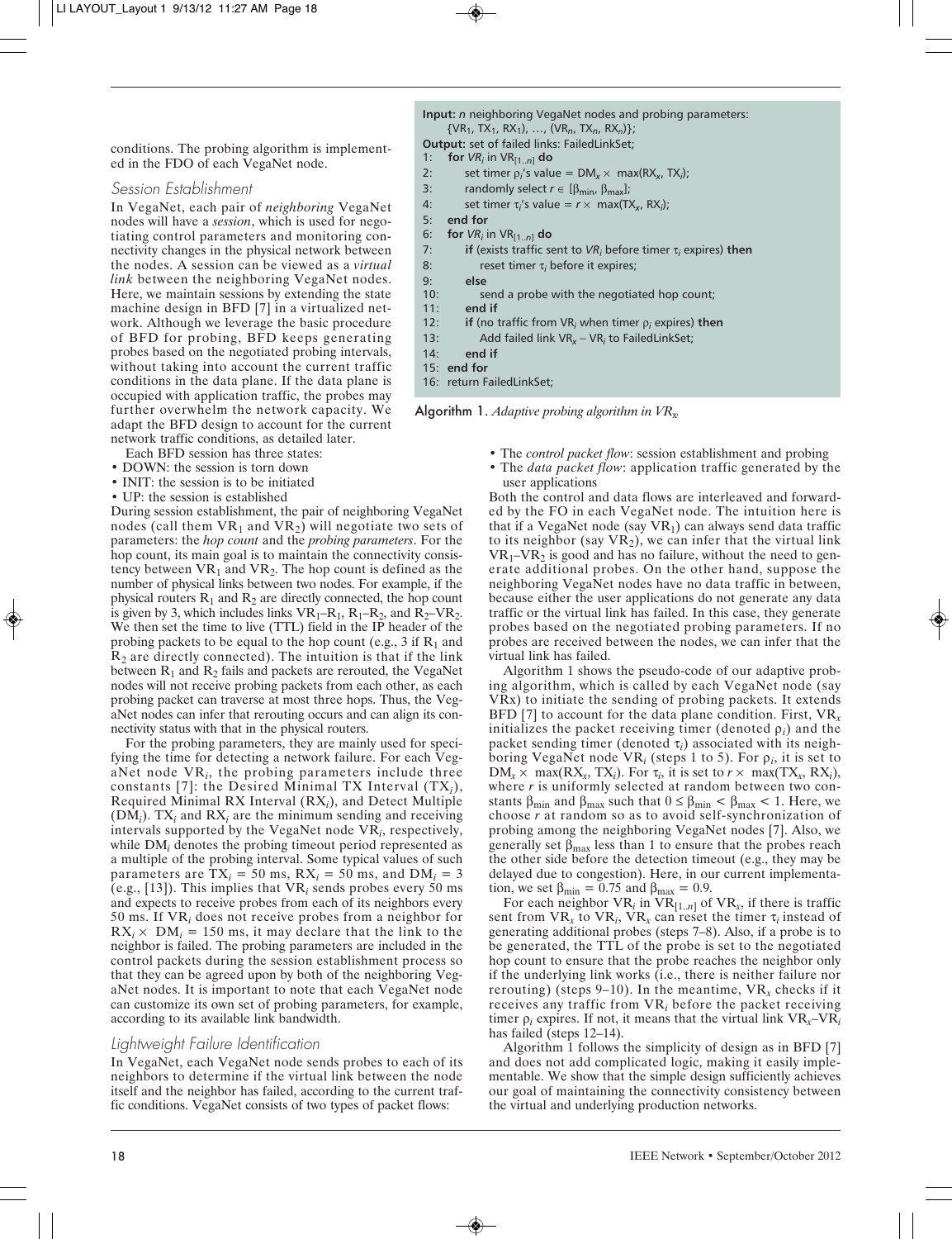

Figure 4. *Testbed topology.*

## Evaluation

We implement a proof-of-concept prototype for VegaNet. VegaNet is built on off-the-shelf software and protocols. Each VegaNet node is built on the virtualization platform Xen [12]. We conduct microbenchmark and macrobenchmark experiments for our VegaNet prototype. We deploy VegaNet in a small-scale testbed (Fig. 4) and CERNET2.

**Summary of results:** We show that VegaNet can immediately detect link failures in the underlying physical network (experiments 1–2) while generating fewer probing packets than BFD [7] (experiment 3). Also, VegaNet captures well the behavior of Open Shortest Path First (OSPF) convergence occurring among the physical routers (experiment 4). Finally, we validate that VegaNet behaves correctly when it is actually deployed in the production network CERNET2.

### Microbenchmarks in Testbed Deployment

In microbenchmark experiments, we aim to study different performance aspects of VegaNet subject to the characteristics of real-life failure traces. To achieve this, we replay the failure events we collect from CERNET2 on a small-scale VegaNet testbed as shown in Fig. 4. Our VegaNet testbed is a full-mesh topology composed of three software-based physical routers that form a physical network. Each physical router is attached to a VegaNet node. Each of the physical routers and VegaNet nodes is deployed on an Intel Xeon Quad Core machine that runs Linux. We create a single guest domain, DomU, in each VegaNet node, and form a virtual network atop the testbed. We install the open source router software Quagga [14] in each physical router and the DomU domain in each VegaNet node. Both the physical and virtual networks run the OSPF protocol.

To simplify our study, we replay all failure events only on the physical link  $R_1-R_2$ . To regenerate a link failure, we disable the link  $R_1-R_2$  for a duration recorded in the corresponding failure event, and re-enable the link.

We argue that the performance of VegaNet is generally independent of network size and the number of links being simultaneously monitored. Note that VegaNet nodes detect the connectivity status by investigating the data and control traffic between each neighboring node pair *independently*. The effectiveness of our link failure detection between one neighboring node pair is mainly related to the communication performance of that pair, instead of being influenced by the failures occurring in other node pairs.

Experiment 1 (Failure Detection Delay in VegaNet) - In this experiment, we evaluate the connectivity consistency between VegaNet and its underlying physical network. We measure the *failure detection delay* in VegaNet, defined as the duration starting from when a failure occurs in the physical link R1-R2 until the failure is captured in Dom0. We configure the following probing parameters:  $TX = RX = 50$  ms and  $DM = 3$ . Fig-

ure 5a shows the failure detection delay in VegaNet vs. the failure events. We observe that the failure detection delay is in the range of 90–135 ms. Note that it is smaller than the maximal detection time  $DX \times max(TX, RX) = 150$  ms, as a failure occurs during the interval of waiting for the next probe after the last one. The results indicate that VegaNet detects failures correctly with regard to the configured probing parameters.

Experiment 2 (Failure Duration Observed in VegaNet) - We now compare the deviation of the failure duration observed in VegaNet. Figure 5b shows the failure duration observed in Dom0 of a VegaNet node vs. the actual duration of corresponding physical failures, which last for less than 5 s, accounting for 96 percent of the failures we collected. In general, there is negligible deviation between the failure durations in VegaNet and the physical network. The communication overhead between the physical and virtual networks is fairly insignificant with respect to failure duration. We also evaluate the differences of the failure durations observed in Dom0 and DomU. We observe that the detection delay between Dom0 and DomU is minimal, and the ratio is bounded with 0.05 percent.

Experiment 3 (Failure Detection under Different Background Traf $f_{\text{ic}}$  — We now evaluate how our adaptive probing algorithm fully leverages user traffic to reduce probing overhead for failure detection. We re-conduct experiments 1–4 with user traffic generated between  $VR_1$  and  $VR_2$ , and make similar observations we present above. In this experiment, we only compare the communication overhead introduced by VegaNet with and without background traffic (i.e., user traffic).

Figure 5c shows the cumulative number of probing packets generated by VegaNet with and without background traffic. Note that without background traffic, our probing approach is in essence the BFD approach [7], which generates probing packets at a constant rate. In the experiment, we shut down link  $R_1-R_2$  at time 20 s and re-enable it at time 40 s, and the whole experiment period lasts for 60 s. First, we launch one DomU in  $VR_1$  and  $VR_2$  and generate FTP traffic between them in the time range from 10 to 60 s. We observe that the number of probing packets is significantly reduced when background traffic is present. The number of overall probing packets is reduced by 45 percent. Note that VegaNet will still generate probing packets in the presence of background traffic, as FTP application does not generate traffic in every 50 ms probing interval. In particular, VegaNet still generates probing traffic in two directions during 40 to 45 s although the link failure recovers, because TCP will not send FTP traffic once the failure recovers.

Moreover, we launch two DomUs in  $VR_1$  and  $VR_2$  simultaneously, and generate UDP traffic and FTP traffic between these two DomUs, respectively. As shown in Fig. 5c, VegaNet does not generate probing packets in one direction, but it still generates probing packets in the other direction between 40 s and 45 s since FTP and UDP both do not have traffic in this direction. Overall, we validate that VegaNet will not generate any probing traffic if there is user traffic in each probing interval. Actually, if we directly leverage BFD [7] to detect network events in this experiment, it will generate and inject about 1300 probing packets into the physical network (Fig. 5c). The results demonstrate that VegaNet effectively saves the communication overheads with regard to different background traffic.

Experiment 4 (OSPF Convergence Performance Comparison between Virtual Routers and Physical Routers) — We now evaluate if VegaNet maintains consistency of routing convergence as in the underlying physical network. Here, we study OSPF per-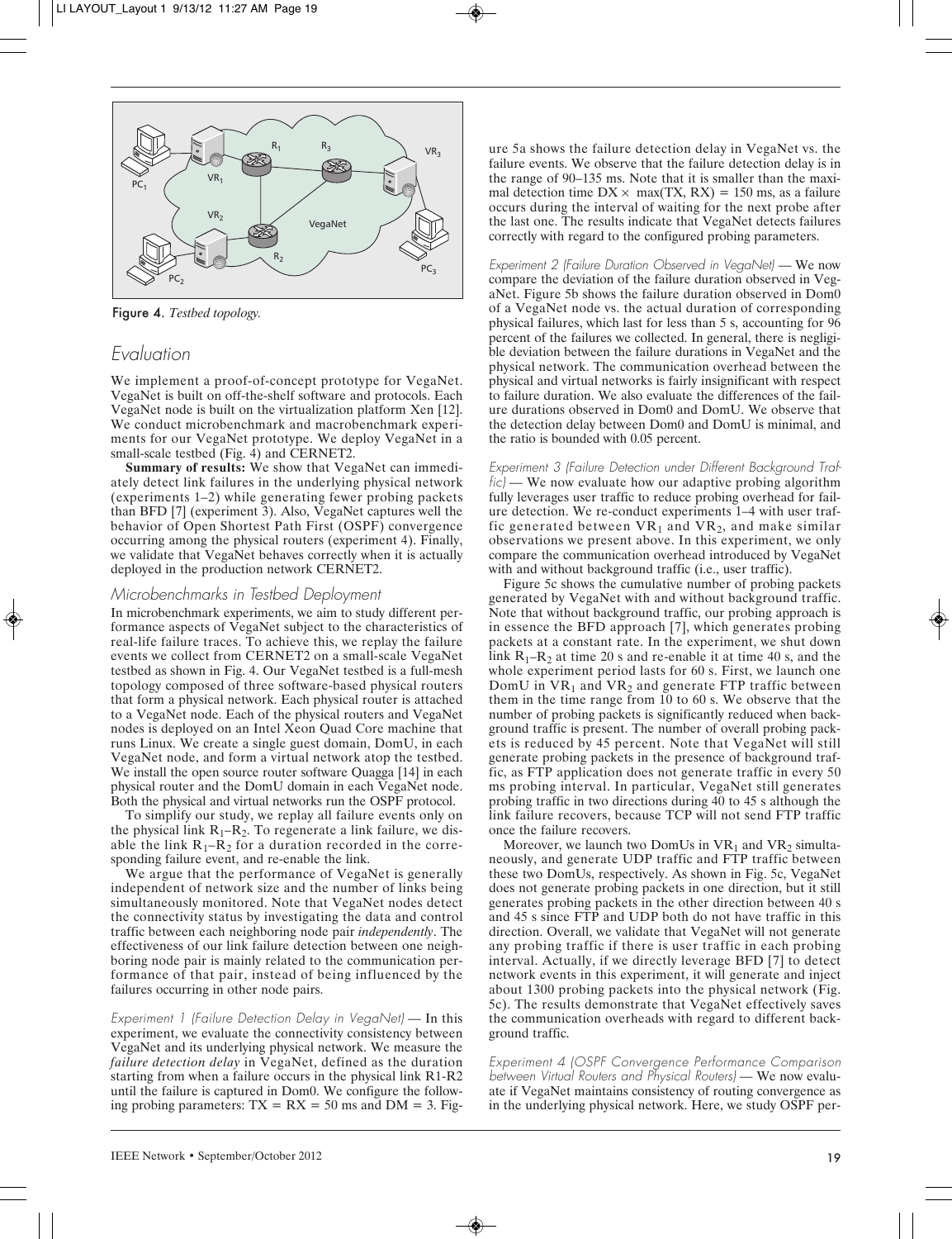

Figure 5. *Failure detection performance in testbed: a) (experiment 1) failure detection delay; b) (experiment 2) failure duration; c) (experiment 3) detection overhead; d) (experiment 4) OSPF convergence.*

formance by investigating the log files in physical and virtual routers. In this experiment, we compare the performance with BFD running in physical routers with the same probing parameters setting as in VegaNet (i.e.,  $RX = TX = 50$  ms and  $DM =$ 3). We shut down link R1–R2 several times and compute the average convergence performance. Each shutdown period lasts about 120 s. We then compare different completion times of OSPF of each router. We also generate FTP traffic as background traffic as in experiment 5.

Figure 5d shows OSPF convergence performance of different routers. We find that the convergence performance in different routers is similar. The virtual routers only have marginal convergence time delay compared to the physical routers by 13.46 percent, because the probing packets in the virtual routers need to traverse more nodes. Overall, each VegaNet node has a routing view consistent with its attached physical router.

### Macrobenchmarks in CERNET2 Deployment

To evaluate VegaNet in a real production network, we deploy our VegaNet prototype atop CERNET2. We deploy 12 Vega-Net nodes by attaching them to the backbone routers at 12 sites in 10 cities in China. Note that we only configure and evaluate VegaNet between two neighboring nodes, which can be treated as a full deployment experiment on a partial CER-NET2 network.

In our deployment, we again configure the probing parameters  $TX = RX = 50$  ms and  $DM = 3$  for each VegaNet node. We use traceroute data as the baseline. In order to obtain more accurate time records of network events in CERNET2, we reduce the traceroute probing period to 20 ms. Note that here traceroute will capture failures between the VegaNet nodes, but not in the whole network. Thus, within the three-week span, we only observe a total of nine link failures.

Experiment 5 (Failure Detection and Deviation in CERNET2) — In this experiment, we measure the failure detection delay in VegaNet. Figure 6 shows that *failure detection delay* in VegaNet versus the failure events by traceroute in CERNET2. We observe that the failure detection delay is in the range of 115–190 ms, which is larger than that in our testbed (Fig. 4) because of the larger link transmission delay in CERNET2. The five failure detection delays shown in Fig. 6 are smaller than the maximal detection time  $DX \times max(TX, RX) = 150$ ms. In addition, we observe that the later four failure delays are larger than the maximal detection time. The reason is that traceroute may send out probing packets before failures occur and then detects the failures earlier than they occur. The results indicate that VegaNet correctly detects *all* link failures in real deployment.